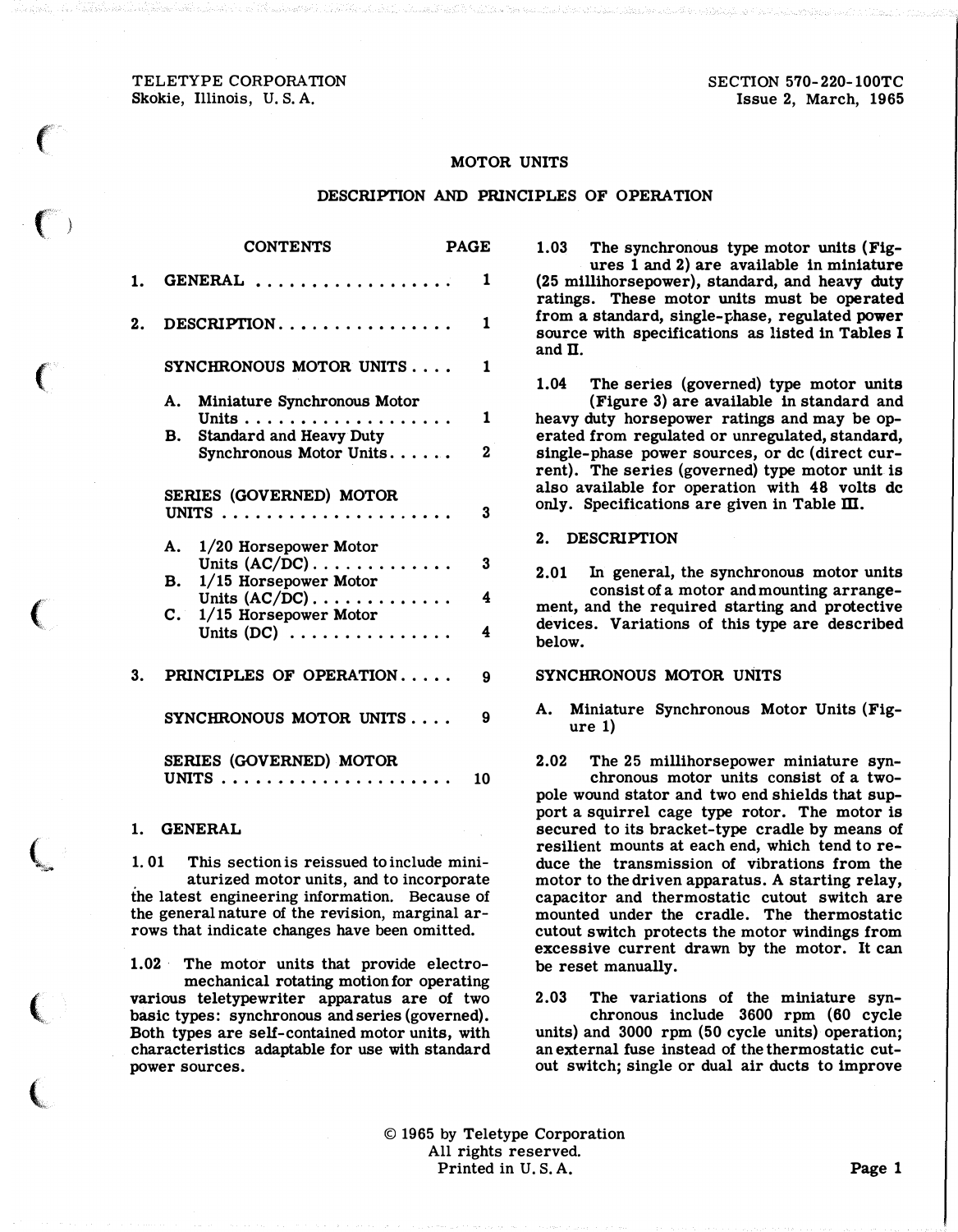

Figure <sup>1</sup>- Typical Miniature Synchronous Motor Unit

ventilation, or an air shield to isolate the incoming cool air from the outgoing heated air; and mounting of control parts on the side of the motor instead of under the cradle.

B. Standard and Heavy Duty Synchronous Motor Units (Figure 2)

2.04 The standard and heavy duty synchronous motor units consist of a two pole wound stator and two end shields that support a ball bearing rotor. A combination hand wheel and fan is mounted on the motor shaft, and two fans are mounted at each end of the rotor within the end shields. The opposite end of the shaft contains a tapped hole for mounting the driving gear. A motor starting relay, starting capacitor, and thermostatic cutout switch are mounted in a compartment of the motor mounting bracket. The thermostatic cutout switch, which is reset manually, protects the motor windings

from excessive current drawn by the motor. The motor is supported by resilient mounts which are part of the end shields and which are held in place by straps attached to the mounting bracket. The resilient mounts tend to reduce the transmission of vibration from the motor to the driven associated apparatus.

 $\rightarrow$ 

' '  $\overline{\phantom{a}}$ '

"}

)

,)

/}

'�

2.05 Variations of the standard and heavy duty synchronous motor units include: 3600 rpm (60 cycle units) and 3000 rpm (50 cycle units) operation;  $1/20$  and  $1/12$  horsepower ratings; replacement of the fan with a gear to reverse the direction of rotation for such applications as the high speed punch unit; inverted mounting for installation in the Wall Mounted Page Printer Set, for example; re-location of control parts to meet varying installation requirements as in the Multiple KSR and RO Set where the control parts are mounted in a compartment at the rear of the fan.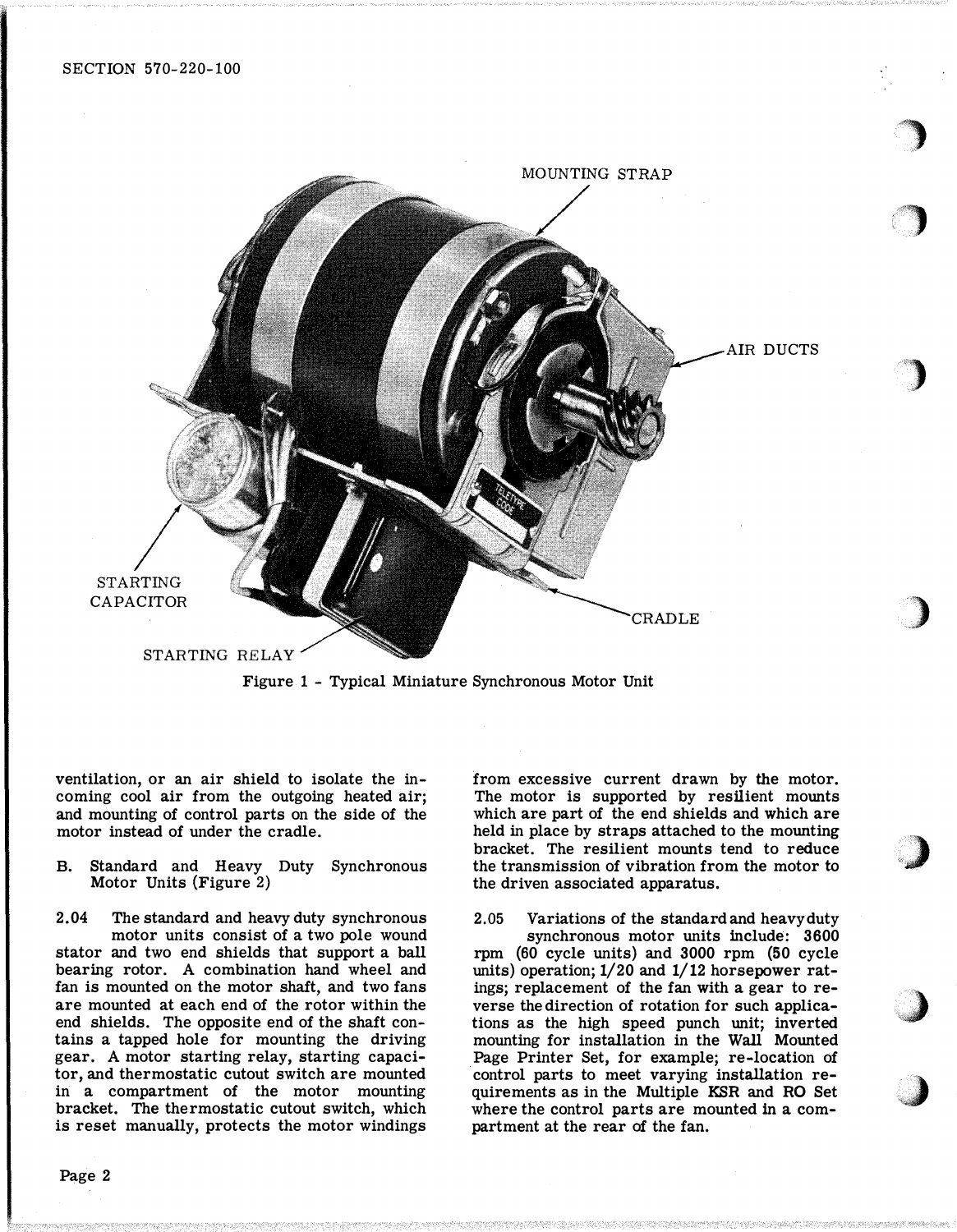

Figure 2 - Typical Standard or Heavy Duty Synchronous Motor Unit

SERIES (GOVERNED) MOTOR UNITS (Fig. 3)

 $\epsilon$ 

 $\big($ 

 $\big($ 

 $\big($ 

 $\overline{\mathbb{C}}$ 

 $\overline{(\ }$ 

 $\epsilon$  $\ell$  2.06 The series (governed) motor units typically consist of a motor, speed regulator (governor), protective and control devices, and a mounting. Variations of this type are described below.

A. 1/20 Horsepower Motor Units (AC/DC)

2.07 The 1/20 hp series (governed) motor unit consists of a series type motor, speed

governor, motor mounting bracket, and a housing for the governor resistors and spark suppression capacitor. The governor is mounted on an extension of the armature shaft and includes a fan that circulates air through the motor. The opposite end of the shaft contains a tapped hole for mounting the driving gear. Targets for speed checking purposes are provided on the governor cover. The motor is mounted by means of resilient mounts at each end shield that are fastened to the mounting bracket by straps.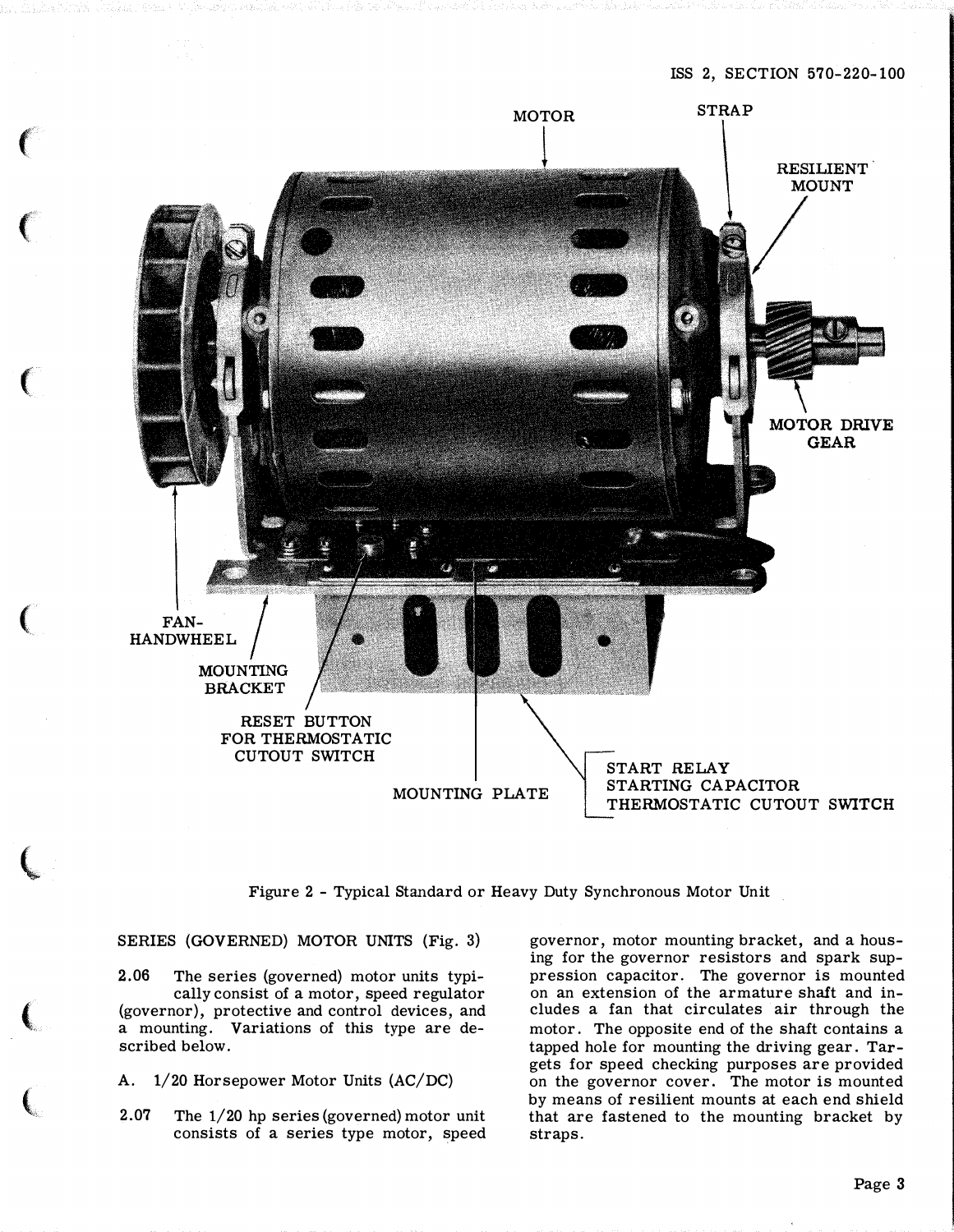

Figure 3 - Typical Series (Governed) Motor Unit

2.08 A variation of the motor unit described in 2.07 is available with electrostatic shielding and radio frequency noise suppression.

B. 1/15 Horsepower Motor Units (AC/DC)

2.09 These motor units are similar to the units described in 2.07, but are equipped with electrostatic shielding and radio frequency noise suppression. The higher horsepower rating accommodates, for example, the requirements of the Automatic Send-Receive Set.

'")

'l

)

)

)

..)

 $\lambda$ **Simple Street** 

C. 1/15 Horsepower Motor Units (DC)

2.10 These motor units are designed to operate with 48 volts de only and are equipped with electrostatic shielding and radio frequency noise suppression.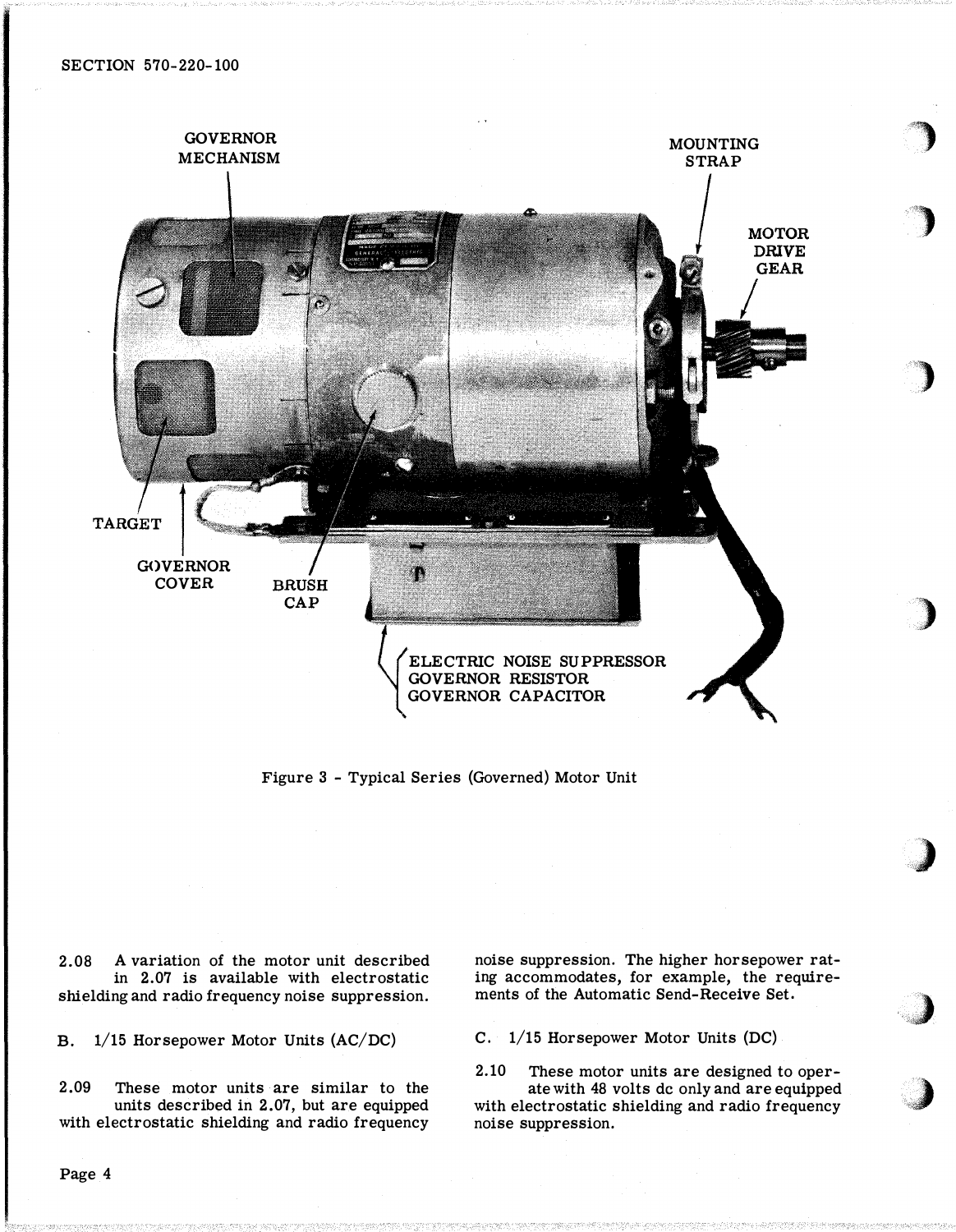| <b>CHARACTERISTICS</b>                                               | LMU19, LMU20, LMU24, LMU26,<br>LMU31, LMU45, MU43 (Bell 28F)                                                                                                                                               | LMU35, LMU40                                                                               |  |
|----------------------------------------------------------------------|------------------------------------------------------------------------------------------------------------------------------------------------------------------------------------------------------------|--------------------------------------------------------------------------------------------|--|
| <b>Rated Horsepower</b>                                              | 25 Millihorsepower                                                                                                                                                                                         | 25 Millihorsepower                                                                         |  |
| Input Voltage                                                        | 115 $\pm 10\%$ AC                                                                                                                                                                                          | 115 ±10% AC                                                                                |  |
| Phase                                                                | Single                                                                                                                                                                                                     | Single                                                                                     |  |
| Frequency                                                            | 60 Cycles, $\pm 0.75\%$                                                                                                                                                                                    | 50 Cycles, $\pm 1\%$                                                                       |  |
| Input Current<br>(Full Load - Amperes)<br><b>Starting</b><br>Running | $4.0 - 5.0$<br>1.25                                                                                                                                                                                        | 3.0<br>0.47                                                                                |  |
| Power Factor<br>(Full Load)                                          |                                                                                                                                                                                                            | 89%                                                                                        |  |
| Watts Input<br>(Full Load)                                           |                                                                                                                                                                                                            | 50                                                                                         |  |
| <b>Start Capacitor</b>                                               | 88-108UF (130-156UF, MU43<br>(Bell 28F))                                                                                                                                                                   | 64-77                                                                                      |  |
| Run Capacitor                                                        |                                                                                                                                                                                                            | 7.0                                                                                        |  |
| <b>Speed</b>                                                         | 3600 RPM                                                                                                                                                                                                   | 3000 RPM                                                                                   |  |
| Rotation                                                             | Clockwise viewed from pinion end                                                                                                                                                                           | Clockwise viewed from pinion end                                                           |  |
| Mounting                                                             | Upright                                                                                                                                                                                                    | Upright                                                                                    |  |
| Other<br>Distinguishing<br>Characteristics                           | LMU19 - Relay, capacitor, and<br>thermostatic cutout switch<br>mounted on motor bracket.                                                                                                                   | LMU35, LMU40 - Contain no<br>thermostatic cutout device.<br>Fused (0.8A) externally. Relay |  |
|                                                                      | LMU20, LMU26 - Relay, capaci-<br>tor, and thermostatic cutout<br>switch mounted on motor bracket.<br>LMU20 has single ventilator,<br>LMU26 none.                                                           | and capacitors mounted on<br>motor mounting bracket.<br>Equipped with an air shield.       |  |
|                                                                      | LMU24 - Twin exhaust ducts.<br>Relay and capacitor mounted on<br>motor bracket. No thermostatic<br>cutout switch. Fused externally.<br>Latest design have double shaft.                                    |                                                                                            |  |
|                                                                      | LMU31 - Capacitor and thermo-<br>static cutout switch mounted on<br>motor bracket. Relay mounted<br>on bracket assembly.                                                                                   |                                                                                            |  |
|                                                                      | LMU45, MU43 (Bell 28F) - Relay,<br>thermostatic cutout switch<br>mounted on motor bracket.<br>Capacitor mounted on motor<br>shield. Wiring for external start<br>switch noise suppressor (LMU45)<br>only). |                                                                                            |  |

TABLE 1. TECHNICAL CHARACTERISTICS OF MINIATURE SYNCHRONOUS MOTOR UNITS

 $\big($ 

 $\big($ 

 $\big($ 

 $\big($ 

 $\left($ 

 $\big($ 

 $\overline{C}$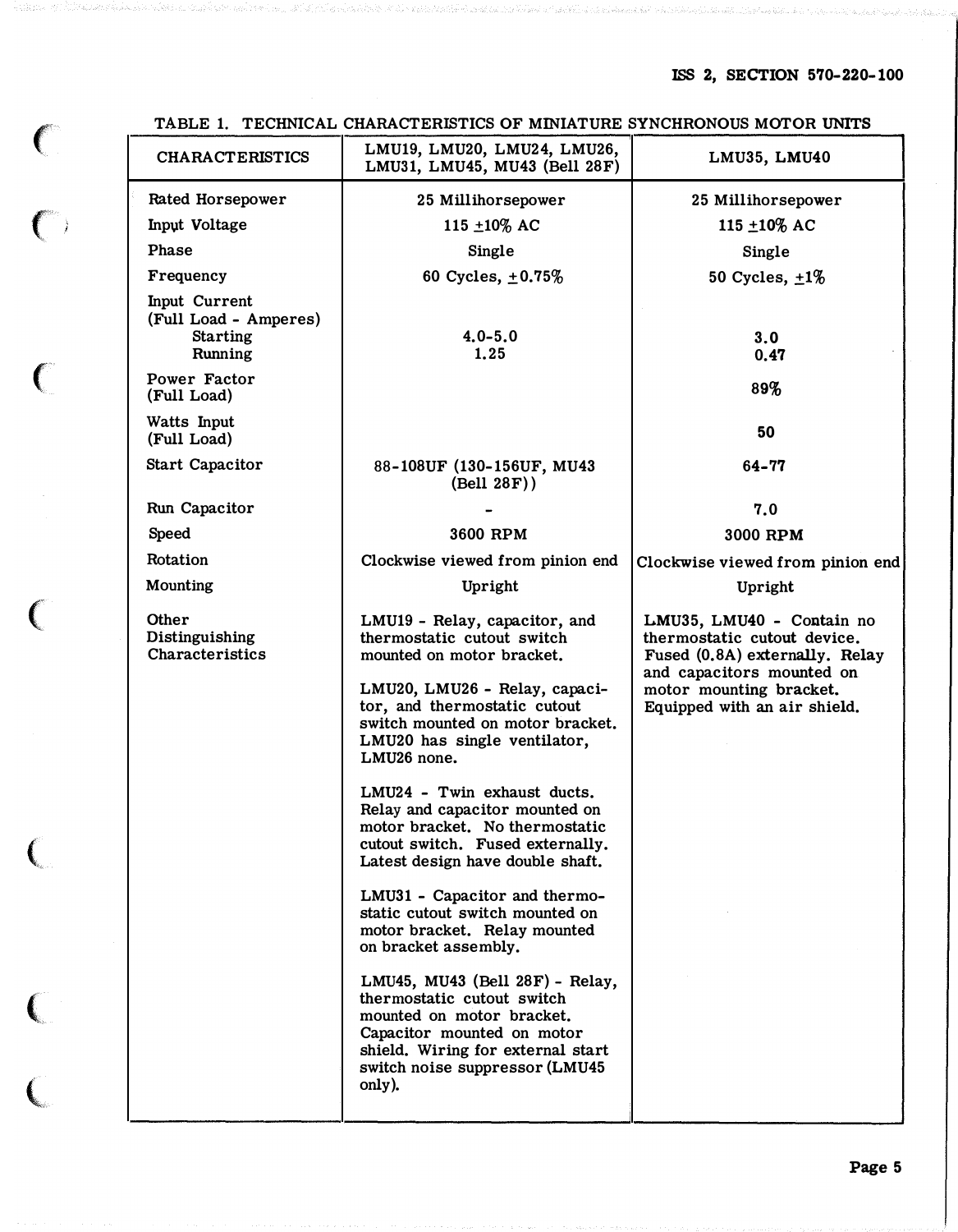TABLE 2. TECHNICAL CHARACTERISTICS OF STANDARD AND HEAVY DUTY SYNCHRONOUS MOTOR UNITS

| <b>CHARACTERISTICS</b>                               | LMU3 (Bell 28A), LMU15<br>(Bell 35A), LMU21<br>(Bell 28LA), LMU30,<br>LMU37, LMU42, LMU46                                                                                                | LMU33, LMU36, LMU38,<br>LMU51, LMU52                                                                                                                               | LMU11, LMU12 (Bell 28C)                                                                                               | LMU50                                                                                                                   |
|------------------------------------------------------|------------------------------------------------------------------------------------------------------------------------------------------------------------------------------------------|--------------------------------------------------------------------------------------------------------------------------------------------------------------------|-----------------------------------------------------------------------------------------------------------------------|-------------------------------------------------------------------------------------------------------------------------|
| Rated Horsepower                                     | 1/20                                                                                                                                                                                     | 1/20                                                                                                                                                               | 1/12                                                                                                                  | 1/12                                                                                                                    |
| Input Voltage                                        | 115 $\pm 10\%$ , AC                                                                                                                                                                      | 115 $\pm 10\%$ , AC                                                                                                                                                | 115 ±10%, AC                                                                                                          | 115 $\pm$ 10%, AC                                                                                                       |
| Phase                                                | Single                                                                                                                                                                                   | Single                                                                                                                                                             | Single                                                                                                                | Single                                                                                                                  |
| Frequency                                            | 60 Cycles, $\pm 0.75\%$                                                                                                                                                                  | 50 Cycles, ±0.75%                                                                                                                                                  | 60 Cycles, ±0.75%                                                                                                     | 50 Cycles, ±0.75%                                                                                                       |
| <b>Input Current</b><br>(Amperes)<br><b>Starting</b> | 9.0                                                                                                                                                                                      | 9.0                                                                                                                                                                | 12,25                                                                                                                 | 14.5                                                                                                                    |
| Running                                              | 1,85                                                                                                                                                                                     | 2.4                                                                                                                                                                | 2,8                                                                                                                   | 2.8                                                                                                                     |
| Power Factor<br>(Full Load)                          | $30\%$                                                                                                                                                                                   | 35%                                                                                                                                                                | 44.75%                                                                                                                | 46.8%                                                                                                                   |
| Watts Input<br>(Full Load)                           | 65                                                                                                                                                                                       | 107                                                                                                                                                                | 132.9                                                                                                                 | 150                                                                                                                     |
| <b>Heat Dissipation</b><br>(Watts)                   | 50                                                                                                                                                                                       | 70                                                                                                                                                                 | 70.6                                                                                                                  | 63.38                                                                                                                   |
| <b>Start Capacitor Rating</b>                        | 43-48 UF                                                                                                                                                                                 | 43-48 UF                                                                                                                                                           | 170-226 UF                                                                                                            | 161-193 UF                                                                                                              |
| Speed                                                | 3600 RPM                                                                                                                                                                                 | 3000 RPM                                                                                                                                                           | 3600 RPM                                                                                                              | 3000 RPM                                                                                                                |
| Rotation                                             | LMU42 CW, others CCW<br>viewed from fan or short<br>shaft end.                                                                                                                           | CCW viewed from fan or<br>short shaft end.                                                                                                                         | CCW viewed from fan<br>end.                                                                                           | CCW viewed from fan<br>end.                                                                                             |
| Mounting                                             | All upright except LMU27<br>and LMU30 which are<br>inverted.                                                                                                                             | All upright except LMU36<br>which is inverted.                                                                                                                     | LMU11 - Inverted<br>LMU12 (Bell 28C) -<br>Upright                                                                     | Upright                                                                                                                 |
| <b>Other</b><br>Distinguishing<br>Characteristics    | LMU3 (Bell 28A) -<br>Control parts in com-<br>partment under motor.<br>Fan cooled. Thermo-<br>static cut-out switch.<br>Latest design have<br>more compact control<br>parts arrangement. | LMU33 - Similar to<br>LMU3 (Bell 28A). No<br>fan.<br>LMU36 - Similar to<br>LMU3 (Bell 28A) ex-<br>cept for inverted<br>mounting with control<br>parts above motor. | LMU11 - Control parts<br>located above motor for<br>inverted mounting. Fan<br>cooled. Thermostatic<br>cut-out switch. | Similar to LMU11 but with<br>control parts in motor<br>mounting cradle. Starting<br>relay is voltage sensitive<br>type. |

Page 6

SECTION 570-220-100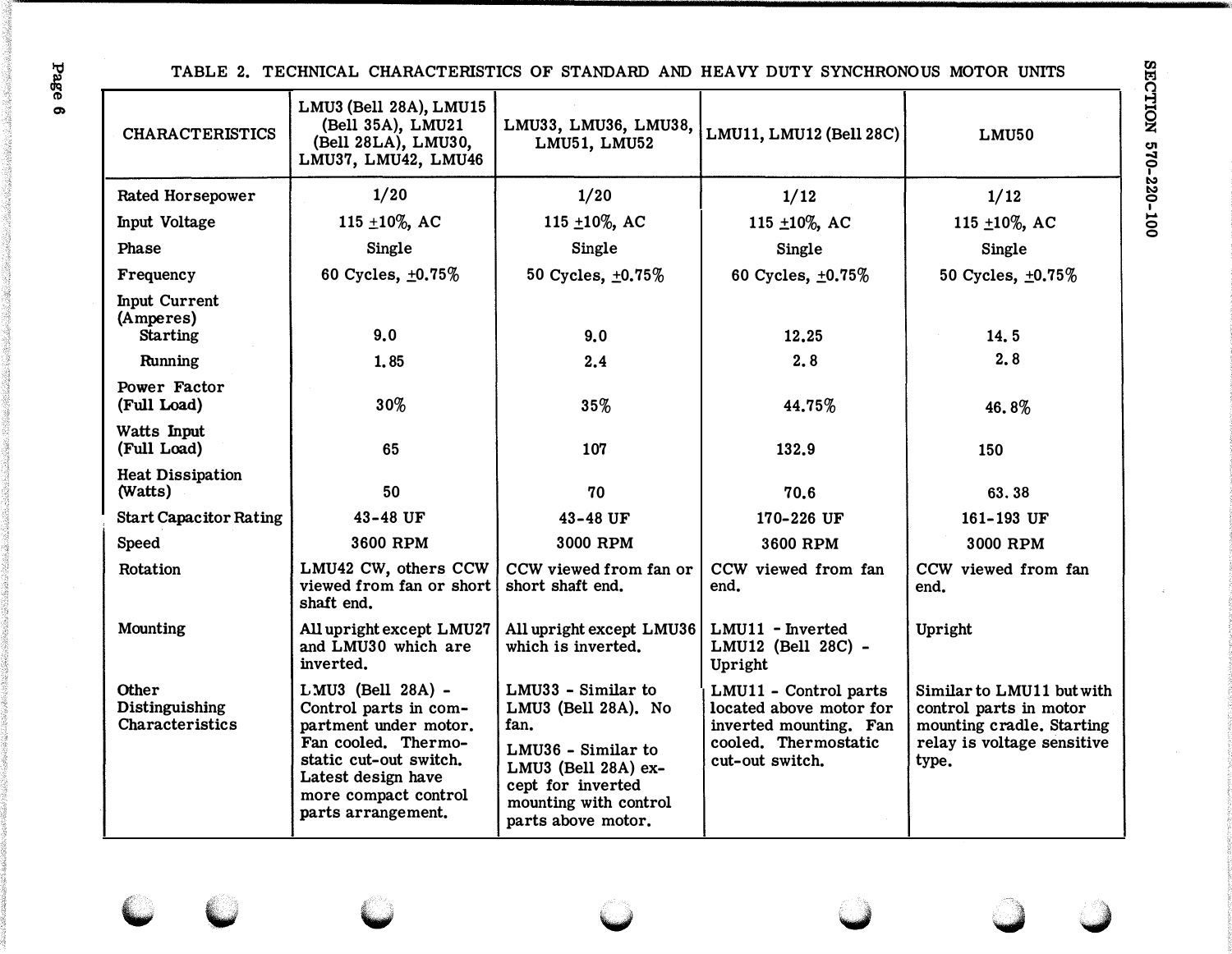| <b>CHARACTERISTICS</b>                                    | LMU3 (Bell 28A), LMU15<br>(Bell 35A), LMU21<br>(Bell 28LA), LMU30,<br>LMU37, LMU42, LMU46                                                                                                                                                                                                                                                                                                                                                                                                                                                                                                                                                                                                                                                                                                            | LMU33, LMU36, LMU38,<br>LMU51, LMU52                                                                                                                                                                                                                                                                                    | LMU11, LMU12 (Bell 28C)                                                                                                                                                | LMU50 |
|-----------------------------------------------------------|------------------------------------------------------------------------------------------------------------------------------------------------------------------------------------------------------------------------------------------------------------------------------------------------------------------------------------------------------------------------------------------------------------------------------------------------------------------------------------------------------------------------------------------------------------------------------------------------------------------------------------------------------------------------------------------------------------------------------------------------------------------------------------------------------|-------------------------------------------------------------------------------------------------------------------------------------------------------------------------------------------------------------------------------------------------------------------------------------------------------------------------|------------------------------------------------------------------------------------------------------------------------------------------------------------------------|-------|
| Other<br>Distinguishing<br>Characteristics -<br>Continued | LMU15 (Bell 35A) -<br>Same as LMU3 (Bell<br>28A) except no fan.<br>Pinion on short shaft<br>end.<br>LMU21 (Bell 28LA) -<br>Same as LMU3 (Bell<br>28A) except control<br>parts at rear of fan.<br>LMU30 - Same as LMU3<br>Bell 28A) except for in-<br>verted mounting with<br>control parts above<br>motor.<br>LMU37 - Same as LMU3<br>(Bell 28A) except for<br>more compact cradle and<br>mounting arrangement.<br>Control parts on side of<br>motor.<br>LMU42 - Same as LMU3<br>(Bell 28A) except cradle<br>and mounting arrange-<br>ment is more compact<br>and control parts are in<br>a bracket on side of<br>motor.<br>LMU46 - Same as LMU3<br>(Bell 28A) except for<br>wiring for motor start<br>relay arc suppressor.<br>LMU49 - Same as LMU3<br>(Bell 28A) but with speed<br>sensing device. | LMU38 - Differs from<br>LMU3 (Bell 28A) only in<br>power frequency.<br>LMU51 - Similar to<br>LMU3 (Bell 28A) except<br>for more compact cradle<br>and mounting arrange-<br>ment. Fan reversed<br>(solid side adjacent to<br>end bell).<br>LMU52 - Similar to<br>LMU3 except control<br>parts mounted at rear<br>of fan. | LMU12 (Bell 28C) -<br>Same as LMU11 but with<br>control parts located in<br>motor mounting cradle<br>and end shields rotated<br>180 <sup>0</sup> for upright mounting. |       |

TABLE 2. TECHNICAL CHARACTERISTICS OF STANDARD AND HEAVY DUTY SYNCHRONOUS MOTOR UNITS - Continued

� ,....., ,...,, �""">\ � �. ·�

Page -3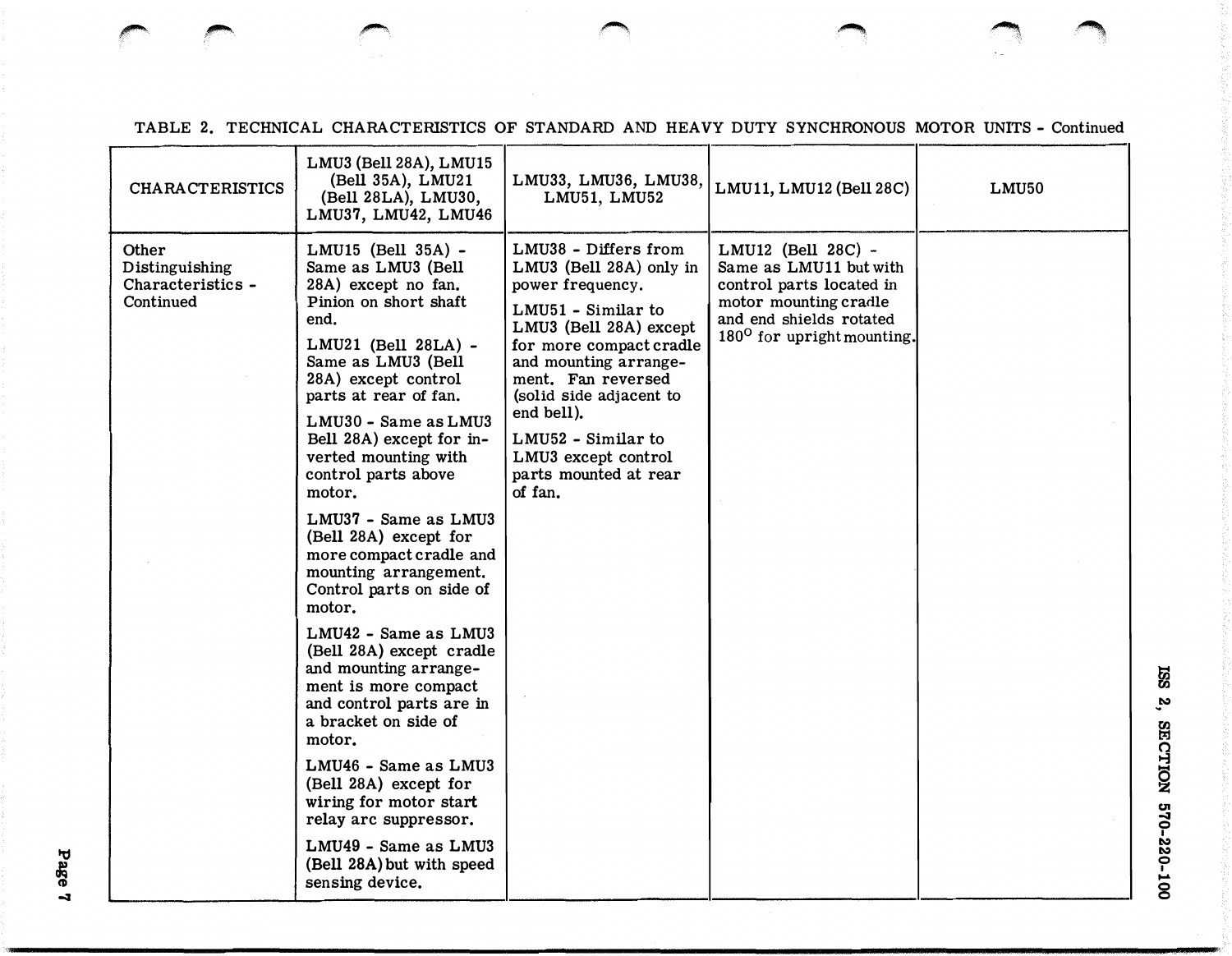TABLE 3. TECHNICAL CHARACTERISTICS OF SERIES (GOVERNED) MOTOR UNITS

| <b>CHARACTERISTICS</b>                         | LMU6 (Bell 28B),<br>LMU28, LMU41                                                                                                      | LMU13, LMU32,<br>LMU39                                                                                             | LMU23,<br><b>LMU29 (Bell 28E)</b>                       |
|------------------------------------------------|---------------------------------------------------------------------------------------------------------------------------------------|--------------------------------------------------------------------------------------------------------------------|---------------------------------------------------------|
| <b>Rated Horsepower</b>                        | 1/20                                                                                                                                  | 1/15                                                                                                               | 1/15                                                    |
| <b>Input Voltage</b>                           | 115 $\pm 10\%$ , AC/DC                                                                                                                | 115 $\pm 10\%$ , AC/DC                                                                                             | 48 $\pm 10\%$ , DC                                      |
| Phase                                          | Single                                                                                                                                | Single                                                                                                             |                                                         |
| Frequency                                      | 25, 50, or 60<br>cycles, or DC                                                                                                        | 25, 50, or 60<br>cycles, or DC                                                                                     |                                                         |
| <b>Input Current</b><br>(Full Load - Amperes)  | Cycles<br>25<br>50<br>$\overline{DC}$<br>60                                                                                           | Cycles<br>$\overline{25}$<br>50<br>60<br>$\overline{DC}$                                                           |                                                         |
| <b>Starting</b>                                | 2.4<br>2.7<br>1.9<br>1.8                                                                                                              | 3.4<br>4.5<br>4.0<br>2.8                                                                                           | 13.5                                                    |
| Running                                        | 0.93<br>1.18<br>1.34<br>1,12                                                                                                          | 1.8<br>1.7<br>2.1<br>2.3                                                                                           | 2.5                                                     |
| Power Input (Watts)                            | 1.07<br>114<br>123<br>92                                                                                                              | 200<br>190<br>195<br>235                                                                                           | 120                                                     |
| <b>Power Factor</b><br>(Full Load)             | $90\%$<br>74%<br>71%<br>$\blacksquare$                                                                                                | $87\%$<br>96.8%<br>$79\%$                                                                                          |                                                         |
| Heat Dissipation (Watts)                       | 86<br>87<br>55<br>70                                                                                                                  | 94.2<br>130<br>97.2<br>111                                                                                         | 66                                                      |
| Series Resistor (Ohms)                         | 25<br>50                                                                                                                              | 20<br>12                                                                                                           |                                                         |
| Target Indicator                               | 4, 6, and 35 Spot                                                                                                                     | 4, 6, and 35 Spot                                                                                                  | 4, 6, and 35 Spot                                       |
| Governed Speed                                 | 3600 RPM                                                                                                                              | 3600 RPM                                                                                                           | 3600 RPM                                                |
| Rotation                                       | CCW viewed from<br>commutator end                                                                                                     | CCW viewed from<br>commutator end                                                                                  | CCW viewed from<br>governor end                         |
| Mounting                                       | Upright                                                                                                                               | LMU13, LMU32 -<br><b>Inverted</b><br>LMU39 - Upright                                                               | LMU23 - Inverted<br>LMU29 - Upright                     |
| RF Shielding                                   | LMU28, LMU41                                                                                                                          | LMU32, LMU39                                                                                                       | LMU29 (Bell 28E)                                        |
| <b>RF</b> Suppression                          | LMU28, LMU41                                                                                                                          | LMU32, LMU39                                                                                                       | LMU29 (Bell 28E)                                        |
| <b>Other Distinguishing</b><br>Characteristics | Control parts com-<br>partment rectangular<br>on LMU6 (Bell 28B)<br>and LMU28 and LMU41<br>governor resistor<br>mounted on heat sink. | LMU39 governor<br>resistor mounted on<br>a heat sink. LMU13,<br>LMU32 cradle com-<br>partments are<br>rectangular. | No screened<br>governor cover<br>on LMU29 (Bell<br>28E) |

**)** 

 $\blacksquare$ <u>' J</u>

> ...  $\begin{array}{c} \hline \end{array}$

�)

)

,,)

.. **)** .I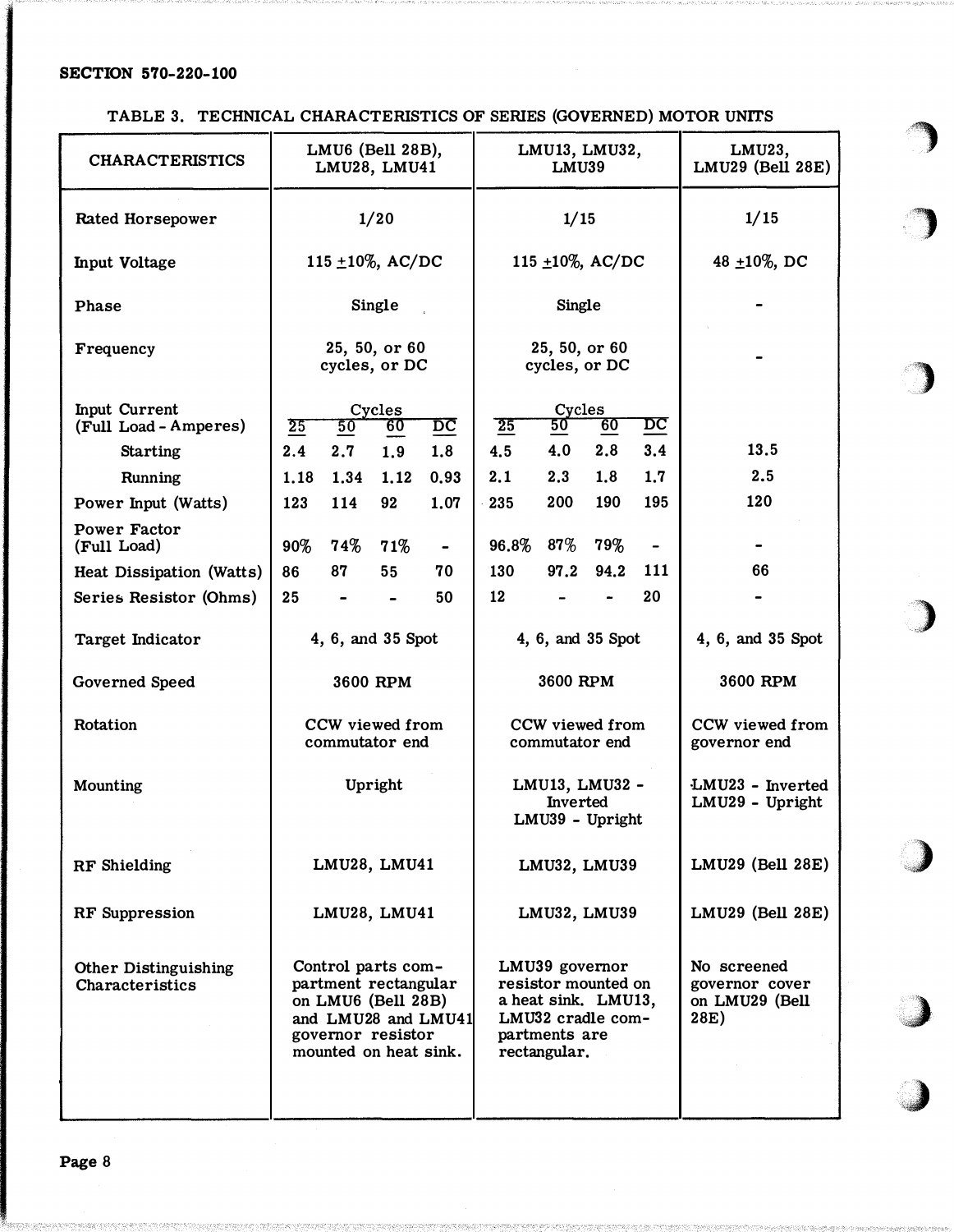# 3. PRINCIPLES OF OPERATION

 $\epsilon$ 

 $\left($ 

 $\big($ 

 $\big($ 

(

 $\big($ 

 $\big($ 

SYNCHRONOUS MOTOR UNITS (Figs. 1, 2, and  $4)$ 

3.01 The following description of operation applies to the miniaturized, standard, and heavy duty synchronous motor units.

3.02 The stator of the synchronous motor has two windings: a starting winding and an operating (or run) winding. The starting winding, starting capacitor and the normally-open contacts of the starting relay are connected in series. The coil of the current-operated starting relay is connected in series with the operating winding. When power is applied, the initial current through the operating winding (and also the starting relay coil) energizes the relay, and its contacts close the circuit to the starting

winding. As the speed of the rotor increases, the current in the operating winding decreases and, when the current has decreased to a predetermined magnitude, the starting relay deenergizes. Its contacts open and remove the starting winding from the operating circuit. The rotor continues to accelerate until it reaches the synchronous operating speed. Rotation is in the counterclockwise direction, as viewed from the fan or short-shaft end of the motor.

3 .03 The thermostatic cutout switch is connected in series with both stator windings. This temperature operated device opens

the circuit to these windings whenever excessive current is drawn, such as may occur if the motor is stalled, thereby preventing overheating and damage to the motor and control parts. The switch may be reset after the unit has cooled by depressing a pushbutton.



Figure <sup>4</sup>- Typical Synchronous Motor Unit Schematic Diagram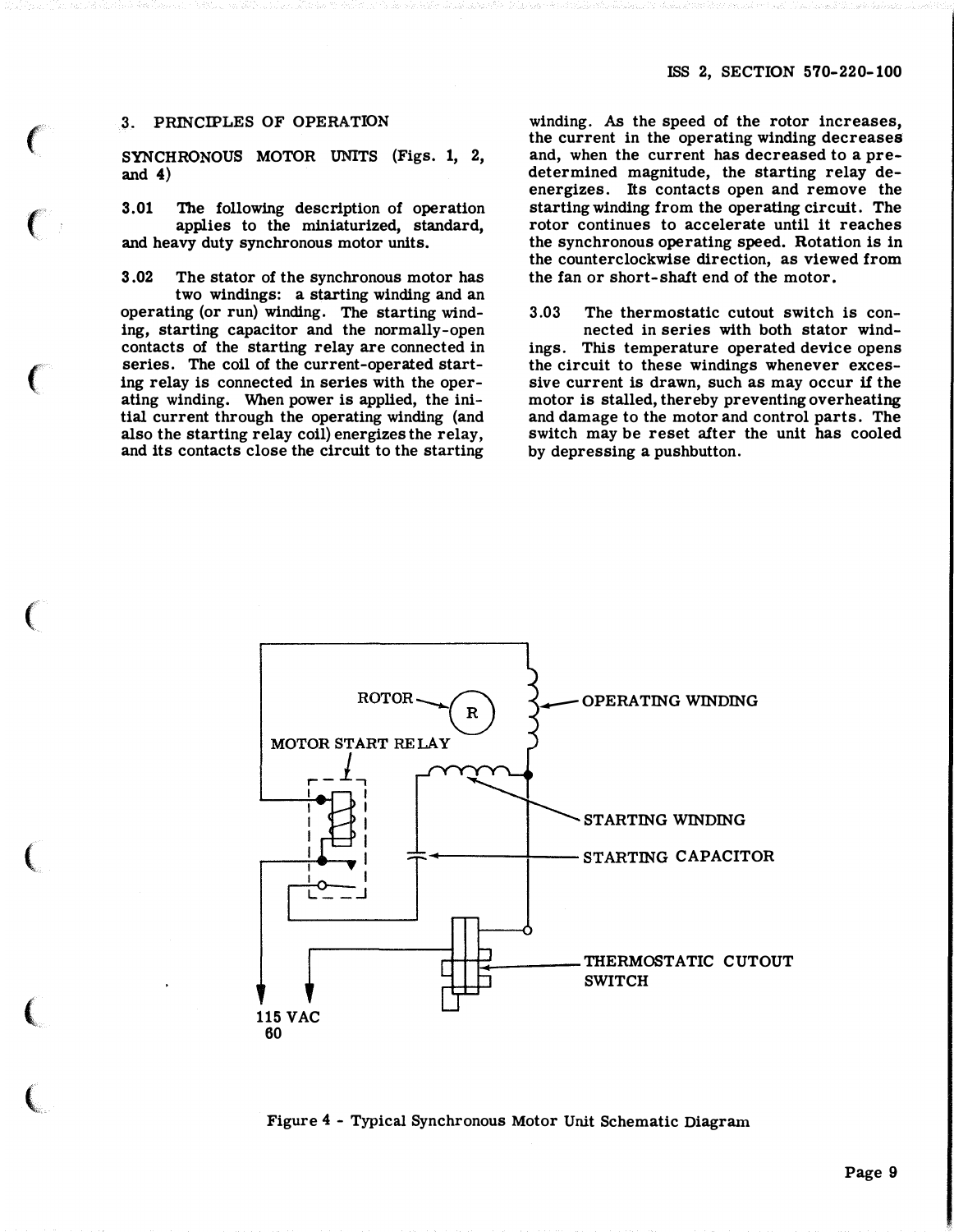

Figure 5 - Typical Series (Governed) Motor Unit Schematic Diagram

SERIES (GOVERNED) MOTOR UNITS (Figs. 3 and  $5)$ 

The following description of operation is  $3.04$ applicable to all series (governed) motor units.

3.05 The series wound motor utilizes an electro-mechanical governor for speed regulation. The governor regulates the speed at 3600 rpm,  $\pm$  1 percent, by alternately increasing and decreasing the current in the series connected field windings and armature, which are also in series with a governor contact. A.

resistor (high-wattage) and capacitor are connected in parallel with the governor contact. The contact is held closed under the tension of a spring which is adjusted to maintain this condition during speeds up to a predetermined rate. With the contact closed, the resistors are shorted out. When the speed of the motor exceeds the predetermined rate, the centrifugal force acting upon the contact momentarily overcomes the spring tension and the contact is opened. This removes the short from the resistors and they then appear in series with the field windings and armature, reducing their current, and consequently reducing the speed of the motor.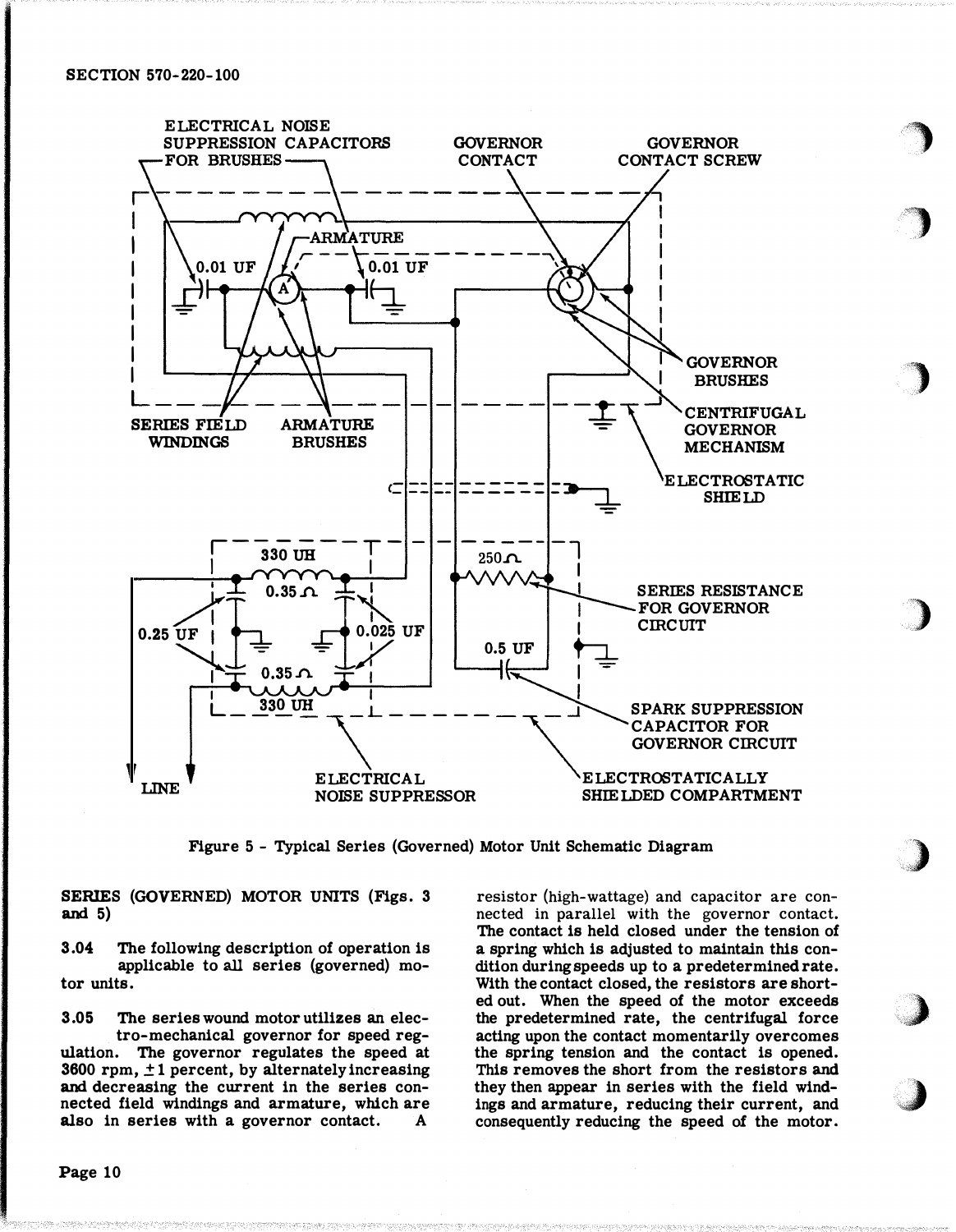3.06 The tension on the contact spring is adjustable to maintain the motor speed at 3600 rpm. To make this adjustment, a target is provided to compare the motor speed with a standard. The outside surface of the governor cover is finished in white with three rows of black spots equally spaced about its periphery. The outer, center, and inner rows contain four, six, and thirty-five spots, respectively. The

and the control of the control of

**CONTRACTOR** 

four spot row is a target which should remain essentially stable at 3600 rpm, when viewed through the moving shutter of a 120 vibrations per-second tuning fork. The six spot and thirtyfive spot rows serve as targets when using an 87.6 vibration-per-second tuning fork. The six spot row is used to approach an on-speed setting and the thirty-five spot row is used to arrive at an accurate setting of 3600 rpm.

> Page 11 11 Pages